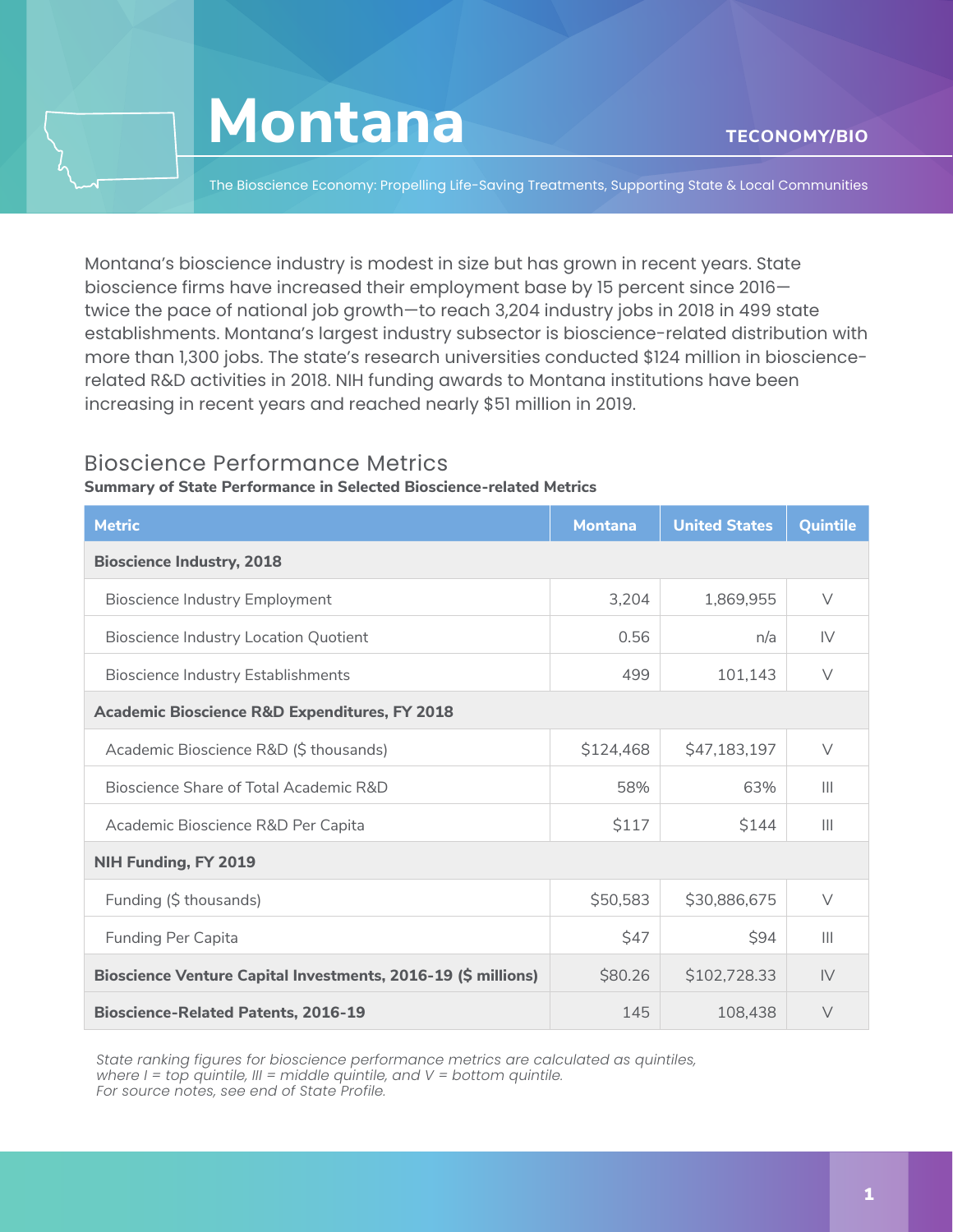**Montana**

|                                                          | <b>Montana</b> |                            | <b>United States</b> |                            |
|----------------------------------------------------------|----------------|----------------------------|----------------------|----------------------------|
| <b>Industry Subsector</b>                                | 2018           | 2016-2018<br><b>Change</b> | 2018                 | 2016-2018<br><b>Change</b> |
| <b>Agricultural Feedstock and Industrial Biosciences</b> |                |                            |                      |                            |
| Establishments                                           | 17             | 6.3%                       | 1,785                | 4.4%                       |
| Employment                                               | 130            | $-10.9%$                   | 68,642               | 0.9%                       |
| <b>Location Quotient</b>                                 | 0.62           |                            | n/a                  |                            |
| Direct-Effect Employment Multiplier                      | 4.67           |                            |                      |                            |
| <b>Total Employment Impact</b>                           | 605            |                            |                      |                            |
| Average Annual Wage                                      | \$61,489       | 17.4%                      | S83.151              | 2.7%                       |
| <b>Bioscience-Related Distribution</b>                   |                |                            |                      |                            |
| Establishments                                           | 319            | 49.6%                      | 51.582               | 31.8%                      |
| Employment                                               | 1,343          | 15.4%                      | 545,055              | 16.1%                      |
| <b>Location Quotient</b>                                 | 0.81           |                            | n/a                  |                            |
| Direct-Effect Employment Multiplier                      | 3.00           |                            |                      |                            |
| <b>Total Employment Impact</b>                           | 4,035          |                            |                      |                            |
| Average Annual Wage                                      | \$82,738       | 19.5%                      | \$105,905            | 13.1%                      |
| <b>Drugs and Pharmaceuticals</b>                         |                |                            |                      |                            |
| Establishments                                           | 20             | 66.7%                      | 4,451                | 18.6%                      |
| Employment                                               | 659            | 61.5%                      | 308,357              | 3.1%                       |
| <b>Location Quotient</b>                                 | 0.70           |                            | n/a                  |                            |
| Direct-Effect Employment Multiplier                      | 2.42           |                            |                      |                            |
| <b>Total Employment Impact</b>                           | 1,594          |                            |                      |                            |
| Average Annual Wage                                      | \$44,450       | $-6.0%$                    | \$113,544            | $-0.2%$                    |
| <b>Medical Devices and Equipment</b>                     |                |                            |                      |                            |
| Establishments                                           | 38             | 22.6%                      | 8,753                | 8.3%                       |
| Employment                                               | 514            | 19.7%                      | 378,431              | 5.3%                       |
| <b>Location Quotient</b>                                 | 0.45           |                            | n/a                  |                            |
| Direct-Effect Employment Multiplier                      | 2.14           |                            |                      |                            |
| <b>Total Employment Impact</b>                           | 1,103          |                            |                      |                            |
| Average Annual Wage                                      | \$45,067       | 9.1%                       | \$90,541             | 6.8%                       |
| <b>Research, Testing, and Medical Laboratories</b>       |                |                            |                      |                            |
| Establishments                                           | 105            | $-1.3%$                    | 34,572               | 4.7%                       |
| Employment                                               | 558            | $-12.1%$                   | 569,470              | 4.0%                       |
| <b>Location Quotient</b>                                 | 0.32           |                            | n/a                  |                            |
| Direct-Effect Employment Multiplier                      | 2.41           |                            |                      |                            |
| <b>Total Employment Impact</b>                           | 1,343          |                            |                      |                            |
| Average Annual Wage                                      | \$67,843       | $-8.6%$                    | \$120,320            | 12.5%                      |
| <b>Total Bioscience Industry</b>                         |                |                            |                      |                            |
| Establishments                                           | 499            | 31.9%                      | 101,143              | 18.0%                      |
| Employment                                               | 3,204          | 15.2%                      | 1,869,955            | 7.2%                       |
| Location Quotient                                        | 0.56           |                            | n/a                  |                            |
| Direct-Effect Employment Multiplier                      | 2.71           |                            |                      |                            |
| <b>Total Employment Impact</b>                           | 8,680          |                            |                      |                            |
| Average Annual Wage                                      | \$65,364       | 5.5%                       | \$107,610            | 8.7%                       |
| <b>Total Private Sector</b>                              |                |                            |                      |                            |
| Establishments                                           | 47,894         | 9.3%                       | 9,776,674            | 3.1%                       |
|                                                          |                |                            |                      |                            |
| Employment                                               | 381,763        | 2.9%                       | 125,195,944          | 3.3%                       |
| Average Annual Wage                                      | \$42,315       | 7.0%                       | \$57,043             | 6.9%                       |

*Note: U.S. employment metrics include Puerto Rico.*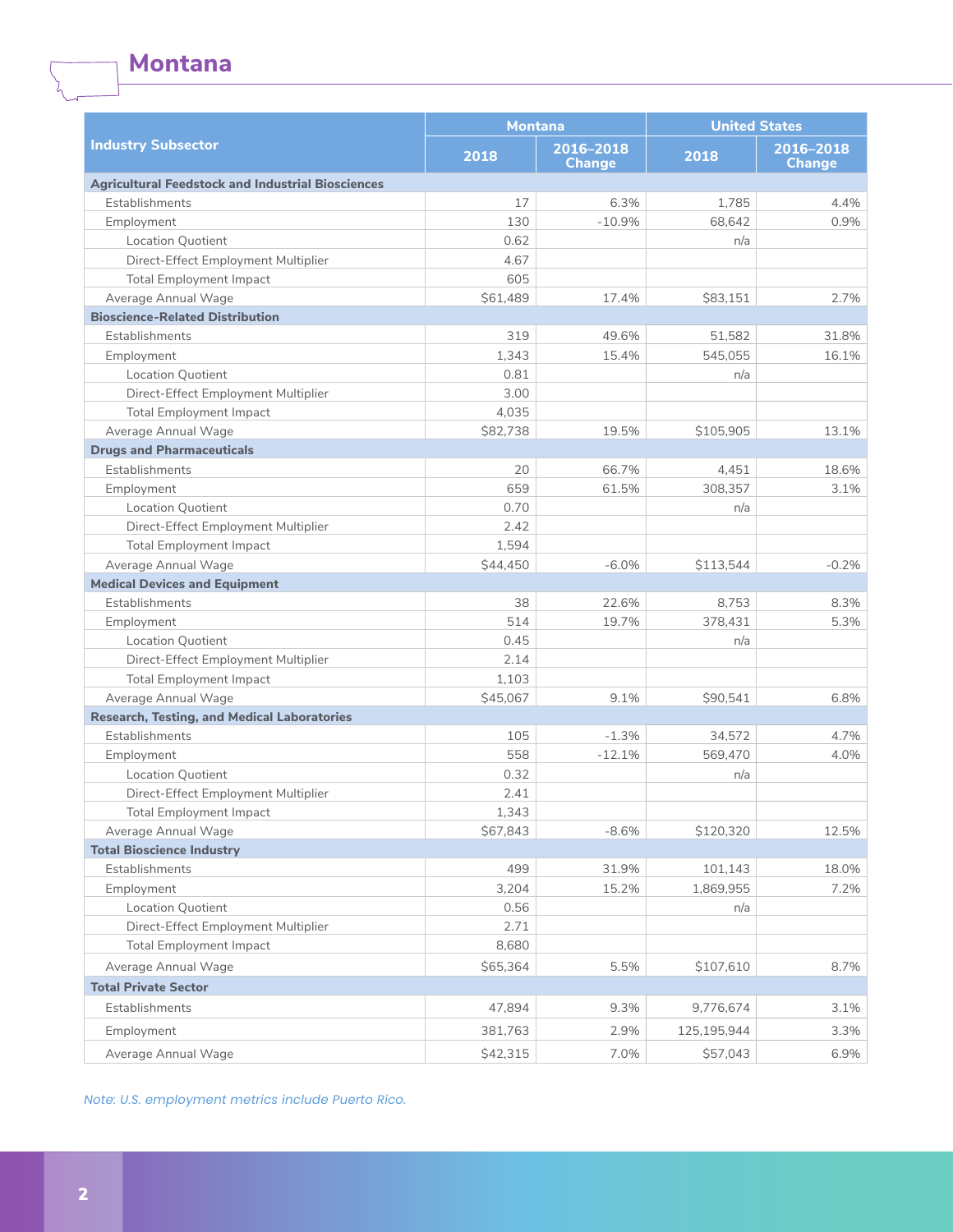# Bioscience Research in Montana

### **Bioscience Academic R&D Expenditures**



**NIH Awards**  \$ Millions, FY 2016-2019



# Bioscience Venture Capital in Montana

## **Bioscience-Related Venture Capital Investments**

#### \$ Millions, 2016-2019

### **Bioscience-Related Venture Capital Investments by Segment**  \$ Millions, 2016-2019





3